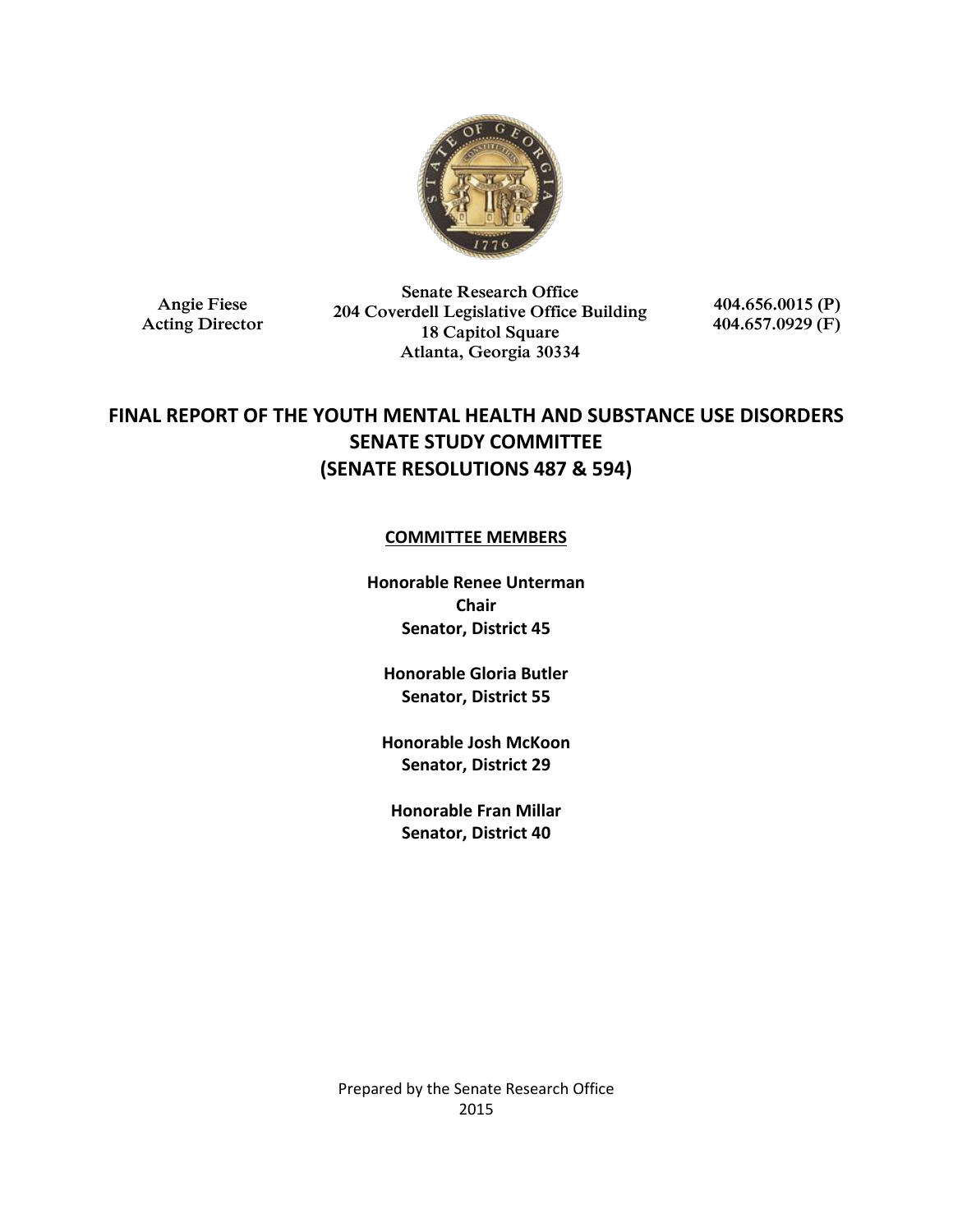## **TABLE OF CONTENTS**

| $\mathbf{L}$ |  |  |
|--------------|--|--|
| Н.           |  |  |
|              |  |  |
|              |  |  |
|              |  |  |
|              |  |  |
|              |  |  |
| III.         |  |  |
|              |  |  |
|              |  |  |
|              |  |  |
|              |  |  |
|              |  |  |

## **I. INTRODUCTION**

The Youth Mental Health and Substance Use Disorders Senate Study Committee (the "Committee") reflects the merger of the study committees created by Senate Resolutions 487 and 594 during the 2015 Legislative Session. The Committee was charged with undertaking a study of two topics involving youth behavioral health: (1) screening and preventing youth substance abuse; and (2) issues surrounding the rate at which attention deficit hyperactivity disorder (ADHD) and related disorders are diagnosed in children.

The Committee was comprised of the following Senate members<sup>1</sup>:

- Senator Gloria Butler of the  $55^{th}$ ;
- Senator Josh McKoon of the  $29^{th}$ ;

l

- Senator Fran Millar of the  $40^{th}$ ; and
- Senator Renee Unterman of the  $45^{th}$ .

Senator Unterman, Chair of the standing Senate Health and Human Services Committee, served as the Chair of the Committee.

The following legislative staff members were assigned to this Committee: Ms. Jennifer Yarber and Ms. Gavriella Coffman of the Senate Press Office; Mr. Jared Evans of the Senate Budget and Evaluation Office; Ms. Elizabeth Holcomb of the Senate Research Office; Ms. Lynn Whitten of the Office of Legislative Counsel; and Ms. Avi'el Bland, Senate Health and Human Services Committee Secretary and Legislative Assistant to Senator Unterman.

 $1$  To allow these topics to be studied together during the interim, the President of the Senate appointed the same members to the Senate Study Committee on Preventing Youth Substance Abuse (SR 487) and the Senate Study Committee on the Rate of Diagnosis of ADHD and Related Disorders (SR 594).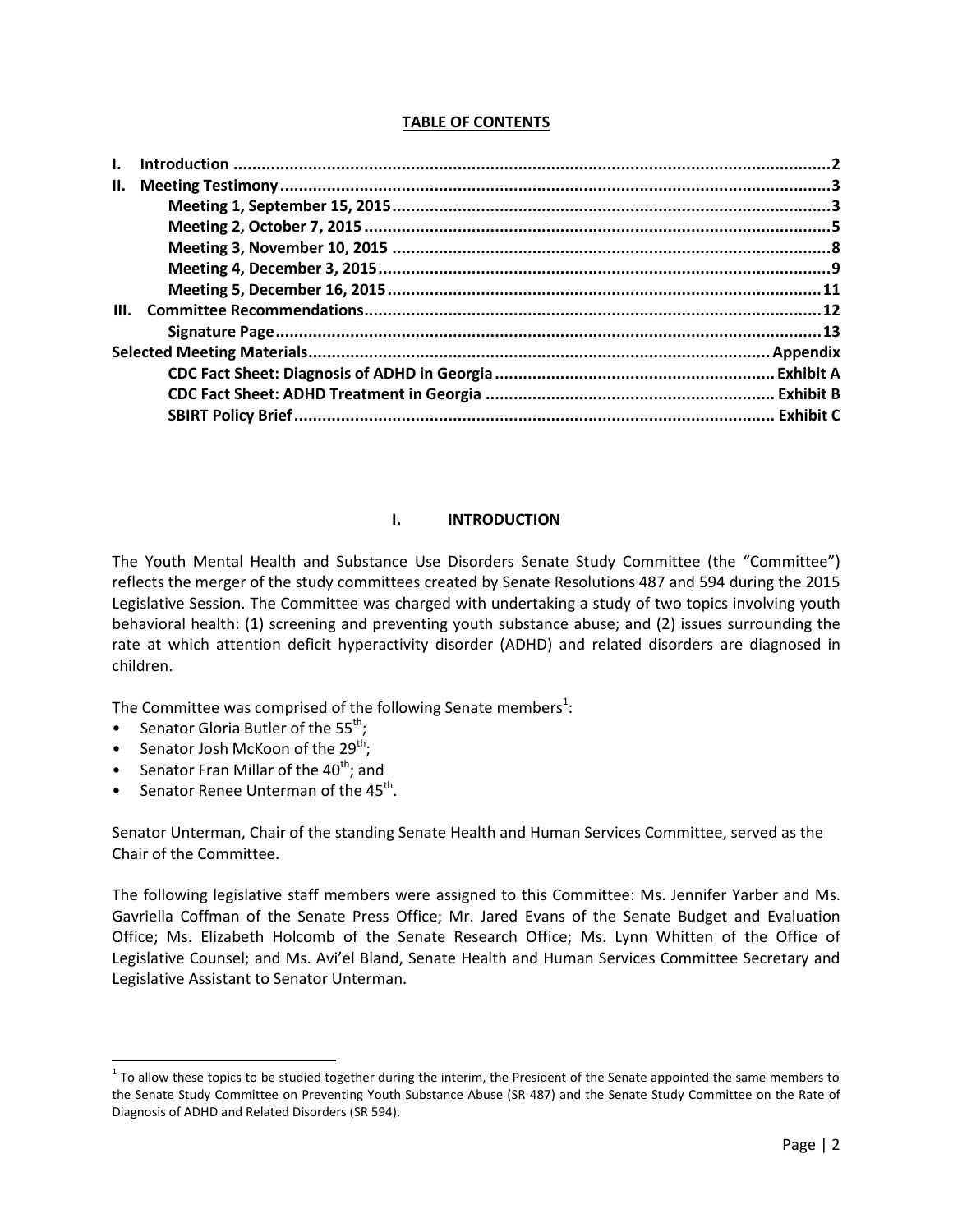## **II. MEETING TESTIMONY**

All testimony reflected in this report is limited to the information that was provided to the Committee at its public meetings. This section provides a brief summary of each meeting, including the names and affiliations of individuals who were asked to provide testimony to the Committee. Although testimony has been condensed for the purpose of this report, a copy of all presentations and materials submitted to the Committee are kept on file in the Senate Research Office.

## **Meeting 1: September 15, 2015**

 $\overline{\phantom{a}}$ 

The Committee held its first hearing at the Capitol on Tuesday, September 15, 2015. Background information and an overview of the issues to be studied was provided by:

- Garry McGiboney, PhD, Georgia Department of Education (DOE).
- Commissioner Frank Berry, III and Travis Fretwell, Georgia Department of Behavioral Health and Developmental Disabilities (DBHDD).
- Neil Campbell and Dawn Randolph, MPA, Georgia Council on Substance Abuse.

Dr. McGiboney, Deputy Superintendent of External Affairs at DOE, shared the findings of the 2011-2012 National Survey of Children's Health. About three-quarters of children with ADHD were diagnosed before age nine and one-third of those were diagnosed by age six. In about half of these cases, a pediatrician made the first diagnosis. Dr. McGiboney reported that 9 in 10 children with ADHD in the national study were treated with medication and/or behavioral therapy. Of these children: 4 in 10 were treated with medication; 1 in 10 received behavioral therapy alone; and 3 in 10 were treated with combination therapy that included medication and behavioral therapy. Dr. McGiboney told the Committee that another study, led by Dr. Susanna Visser of the Centers for Disease Control and Prevention (CDC), showed that medication treatment is the primary choice of treatment when behavioral therapy is unavailable. $<sup>2</sup>$ </sup>

Dr. McGiboney cited numerous studies to help illustrate that improving the school climate by providing a solid foundation of general behavior intervention and prevention principles such as Positive Behavioral Interventions and Supports (PBIS) can have a tremendous impact on children.<sup>3</sup> Studies show that selfregulation in students with ADHD is enhanced in a positive school climate using PBIS. In respect to school climate, Dr. McGiboney emphasized to the Committee that "the more unstable the climate, the more difficult it is for a student to adjust, especially those with ADHD." Where many students are selfmedicating to try to adjust to difficulties stemming from the school environment, a positive school climate has been shown to lower levels of drug use in students. Dr. McGiboney added that research shows that schools play an important part in helping students make safe and healthy choices about drug use, regardless of the legality of the drug.

According to DOE, PBIS is being implemented in over 350 schools in 50 school systems and 28 additional school districts have requested PBIS training. Funding from the Governor's Office and the Georgia General Assembly allows part-time School Climate Specialists to provide technical assistance to school

 $^2$  Dr. Susanna Visser of the CDC provided testimony to the Committee at Meeting 2, discussed below.

 $3$  Dr. McGiboney cited to the National Resource Center on ADHD while presenting this information.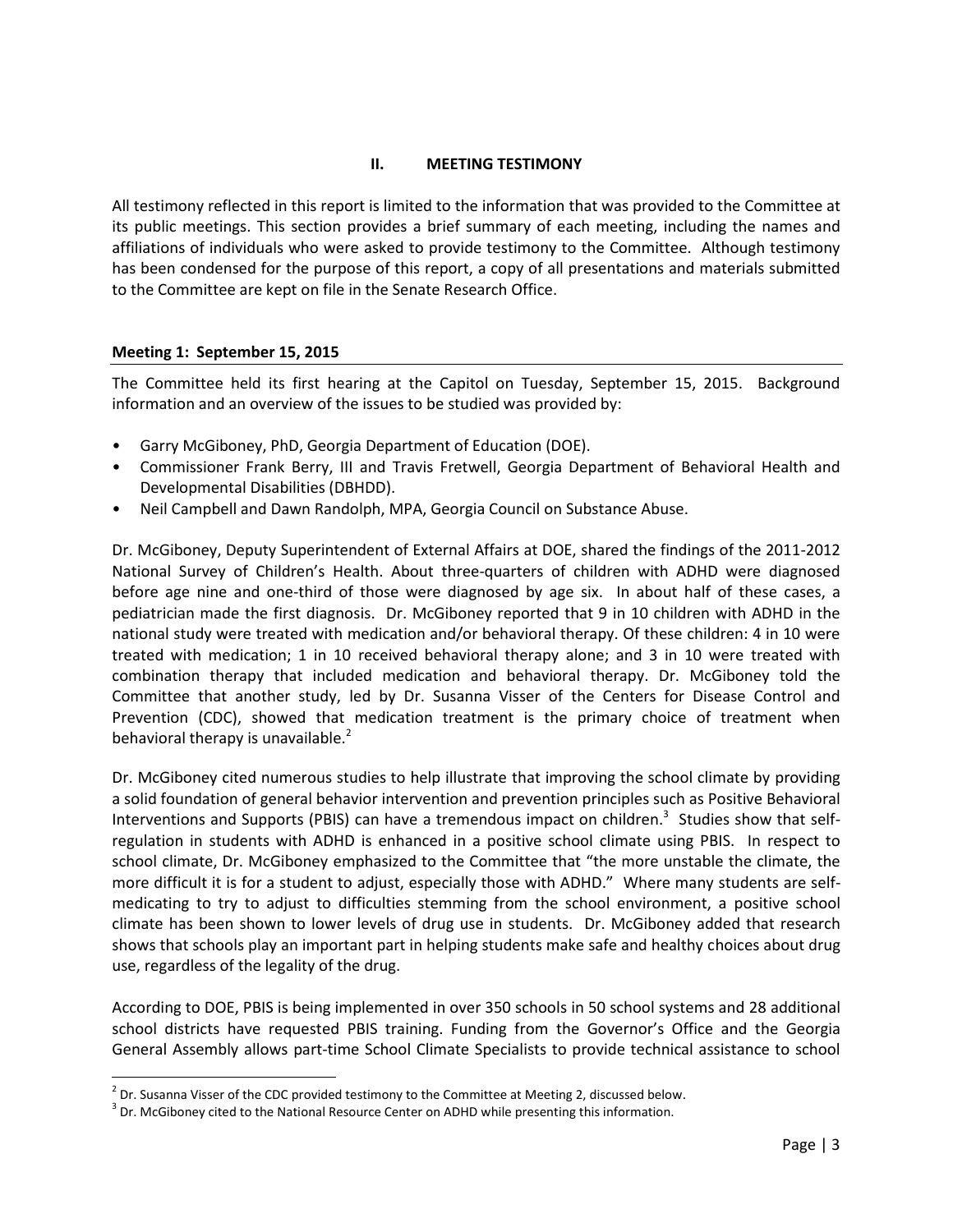systems implementing PBIS. Additionally, the following workforce data pertaining to behavioral health resources in Georgia schools was presented to the Committee by DOE:

- School counselors: Georgia has approximately 3,400 school counselors and the ratio of counselor to student is 1:500. Thus, Georgia has a long way to go in reaching the recommended ratio of 1:450.
- School psychologists: Georgia has approximately 750 school psychologists and a ratio of 1:2,475; the recommended ratio is 1: 1,000.
- School social workers: Georgia has approximately 620 social workers, a ratio of 1:2,742; the recommended ratio is 1:250.
- School nurses: Georgia has approximately 1,555 licensed school nurses, 700 short of the number needed to meet the recommended ratio of 1:750.

Dr. McGiboney ended his presentation by submitting various recommendations on behalf of DOE, which include: expanding PBIS to provide full-time School Climate Specialists; creating grants to expand social and emotional learning training in more school systems and include Pre-K programs; continuing efforts to increase the number of school nurses; reducing the ratio of counselors, social workers, and school psychologists to student ratios; and creating grants for schools to expand and augment substance use and abuse education.

Commissioner Frank Berry of DBHDD, thanked the Committee for its support and the opportunity to contribute to this Committee before introducing Mr. Travis Fretwell, Director of the recently created Office of Behavioral Health Prevention (OBHP) within DBHDD. $4$  OBHP takes on the following issues:

- Substance Abuse Prevention;
- Suicide Prevention; and

 $\overline{a}$ 

• Mental Health Promotion.

Mr. Fretwell began by emphasizing that screening, prevention, and referral services are a big part of treating addiction. DBHDD is looking to do more peer-related work and use a more holistic approach in targeting Georgia's youth population through evidence-based strategies. Mr. Fretwell explained that interventions can produce long-term positive outcomes when they reduce risk factors and increase protective factors linked to addictive diseases and risky behaviors. OBHP contracts for preventative services that directly target addictive diseases and violence prevention and are specifically designed to reduce the risks associated with substance use and abuse.

Currently, DBHDD's OBHP is working to create a mission and vision that will incorporate suicide prevention and mental health promotion into existing prevention efforts that will showcase alignment and the connectivity between each. Emphasizing the holistic approach of OHBP, the current initiatives and projects for suicide prevention include: (1) the Suicide Education and Training Project; (2) the Suicide Prevention Resource Center; (3) the Suicide Prevention Coalition of Georgia; and (4) the Garrett Lee Smith Youth Suicide Prevention Grant. Mr. Fretwell informed the Committee that mental health promotion is a difficult concept and a lot of funds have been cut for this area of behavioral health. For instance, the substance abuse block grant does not permit funds to be spent toward mental health promotion. Since young people are hard to reach and engage, a key component in all youth programs is an investment in workforce and staff.

<sup>4</sup> For additional information on OHBP within DBHDD, *see* [http://dbhdd.georgia.gov/bh-prevention.](http://dbhdd.georgia.gov/bh-prevention)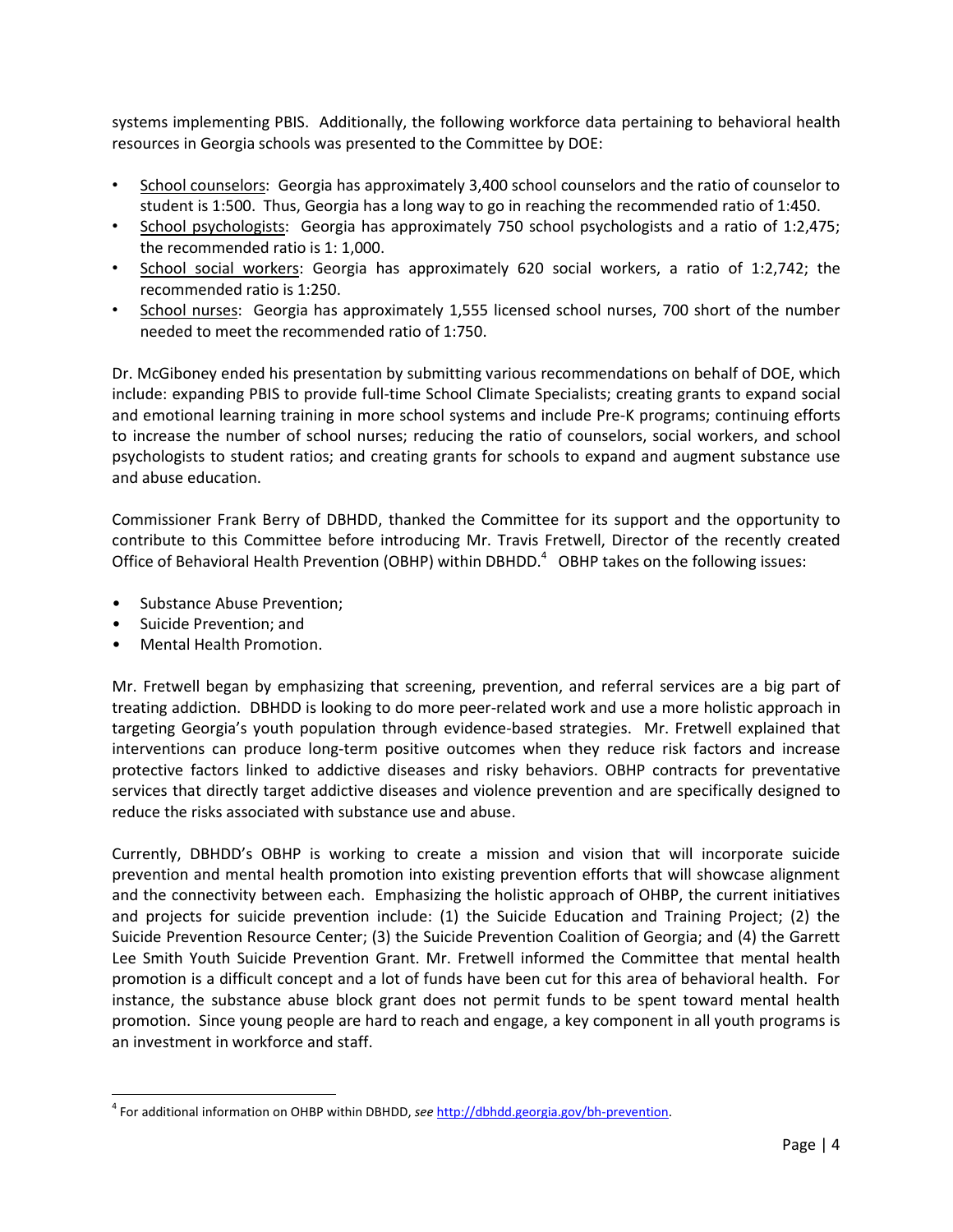Currently, DBHDD funds nine unique adolescent substance abuse "clubhouse" sites in eight counties: Bulloch, Chatham, Douglas, Floyd, Fulton, Gwinnett, Hall, and Muscogee. These clubhouses provide a comprehensive substance abuse recovery support model designed to engage adolescents and their families in their own recovery. DBHDD also funds three prevention clubhouses that are designed to provide prevention services to high-risk youth who are 12 to 17 years old, located in Dawson, LaGrange, and Norcross. Participation is limited to youth at high risk for alcohol or drug abuse. The clubhouses serve to provide a safe and comfortable environment for youth that includes mentoring, community service, family activities, education/employment services, nutrition, physical activities, and evidencebased prevention curriculum.

When asked by the Committee about funding, DBHDD stated that state funding would help bridge the gap between substance abuse prevention and mental health promotion. In recommending that funding be continued in State Fiscal Year 2016, Mr. Fretwell told the Committee that the clubhouse program has been very successful in engaging youth and has a high retention rate. While a continuation of funding is essential to sustain the current program, DBHDD is currently working to establish additional Clubhouse sites and program services. Although funds are limited, DBHDD is optimistic about expanding the clubhouse program by ramping up services and establishing additional sites in Georgia. In closing, DBHDD emphasized to the Committee that additional funding to support an expansion of the clubhouse program would extremely beneficial.

Ms. Neil Campbell and Ms. Dawn Randolph of Georgia Council on Substance Abuse provided the Committee with an overview of SBIRT (Screening, Brief Intervention, and Referral to Treatment). More detailed testimony on this evidence-based approach to screening youth for substance use behaviors was provided to the Committee at Meeting 3, which is discussed below on Page 8. They also acknowledged the "blame and shame issue" many people encounter when talking to youth about substance use and risky behaviors, and the success of DBHDD's clubhouses in overcoming this challenge.

# **Meeting 2: Wednesday, October 7, 2015**

The Committee held a second meeting on October 7, 2015 that focused on issues surrounding diagnosing and treating ADHD in children. The following persons provided testimony to the Committee:

- Susanna Visser, MS, DrPh, Centers for Disease Control and Prevention (CDC).
- Eric Lewkowiez, MD, FAPA, Georgia Psychiatric Physicians Association and Georgia Council for Child and Adolescent Psychiatry.
- Yolanda Graham, MD, Georgia Psychiatric Physicians Association and Georgia Council for Child and Adolescent Psychiatry.
- Babette Vlahos, MS, RN, NCSN, President, Georgia Association of School Nurses (GASN).
- Ellyn Jeager, Mental Health America of Georgia.

Dr. Visser is the Lead Epidemiologist for the Child Development Studies Team at the CDC and head author of "Diagnostic Experiences of Children with Attention Deficit Hyperactivity Disorder," a National Health Statistics Report published by the CDC in September 2015.<sup>5</sup> Dr. Visser began her presentation by providing an overview of the trends in the prevalence of ADHD among children nationally and in Georgia. Statistics on ADHD diagnosis and treatment in children in Georgia and comparisons on a

 $\overline{a}$ 

<sup>&</sup>lt;sup>5</sup> Available online a[t http://www.cdc.gov/nchs/data/nhsr/nhsr081.pdf.](http://www.cdc.gov/nchs/data/nhsr/nhsr081.pdf)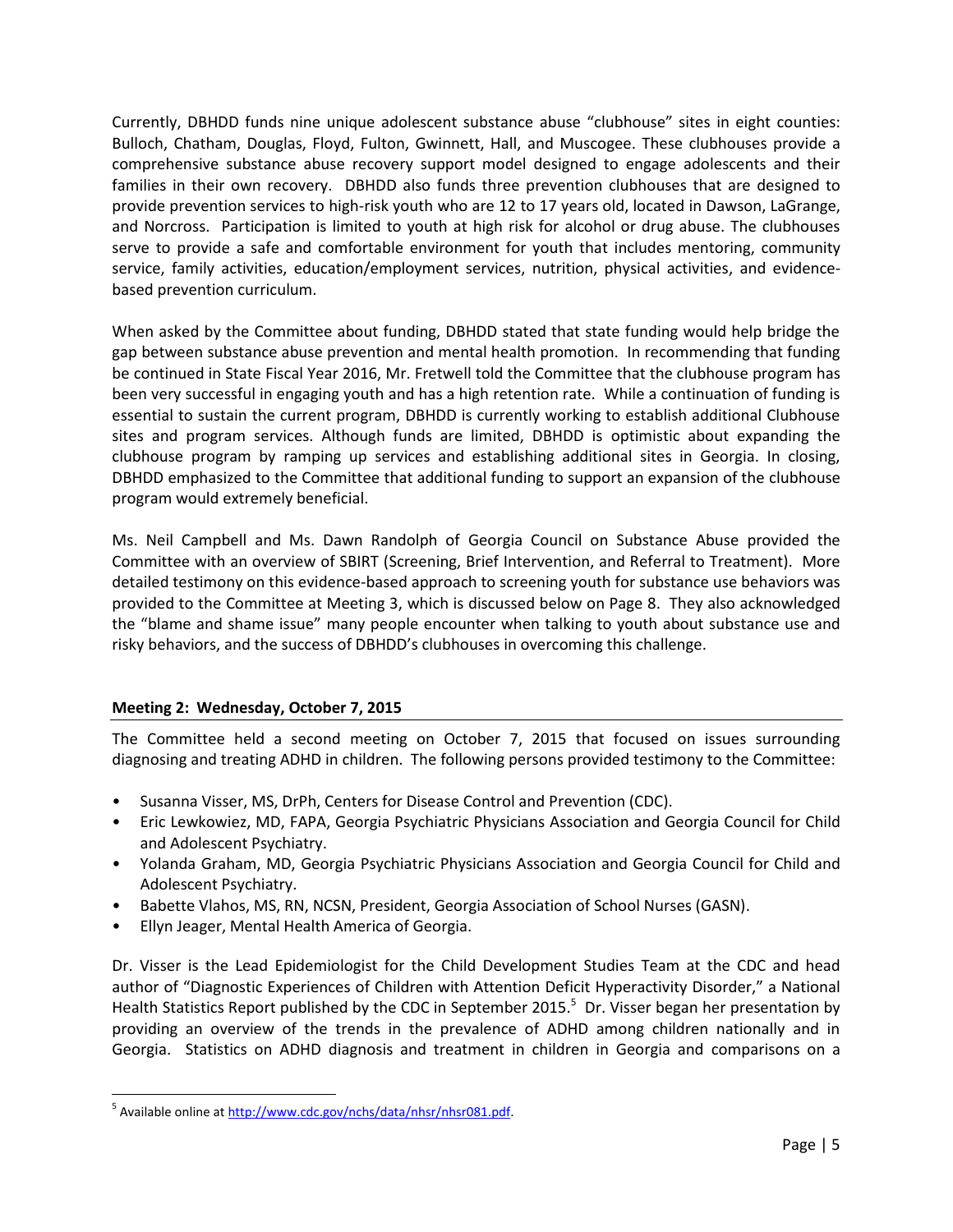national scale were also provided. Handouts summarizing this information were distributed to the Committee and are attached in Exhibits A and B of the Appendix.

Dr. Visser explained to the Committee using Figure 1, below, that the rate of ADHD diagnosis and medication treatment in populations is monitored primarily through the use of national survey data.

The data from her published report reveal annual increases in parental reporting of ADHD diagnosed by a health care provider, with increases ranging from 3 percent to 6 percent per year since the 1990s; most recent increases are estimated to be about 5 percent per year. A national survey of children with a current ADHD diagnosis in 2011 and 2012 revealed that 69 percent of these children were taking ADHD medication; this represents 3.5 million children nationwide.



Dr. Visser explained what is considered to be best practice guidelines for the treatment of ADHD in children aged 4 to 18 years old. Behavioral therapy is the first line of treatment for children in preschool who are 4 to 5 years of age. The CDC collaborated with Georgia's Interagency Directors Team to analyze

#### **Figure 2**



administrative claims data (Medicaid) on ADHD rates in Georgia. This analysis, illustrated in Figure 2, revealed that about 1 in 100 toddlers 2 to 3 years of age continue to be managed for ADHD; the rates of ADHD continue to rise and peak in elementary school around 12 percent; and overall, the rate of ADHD diagnosis based on these claims data is 8.1 percent across all ages (ages 2 to 18 years).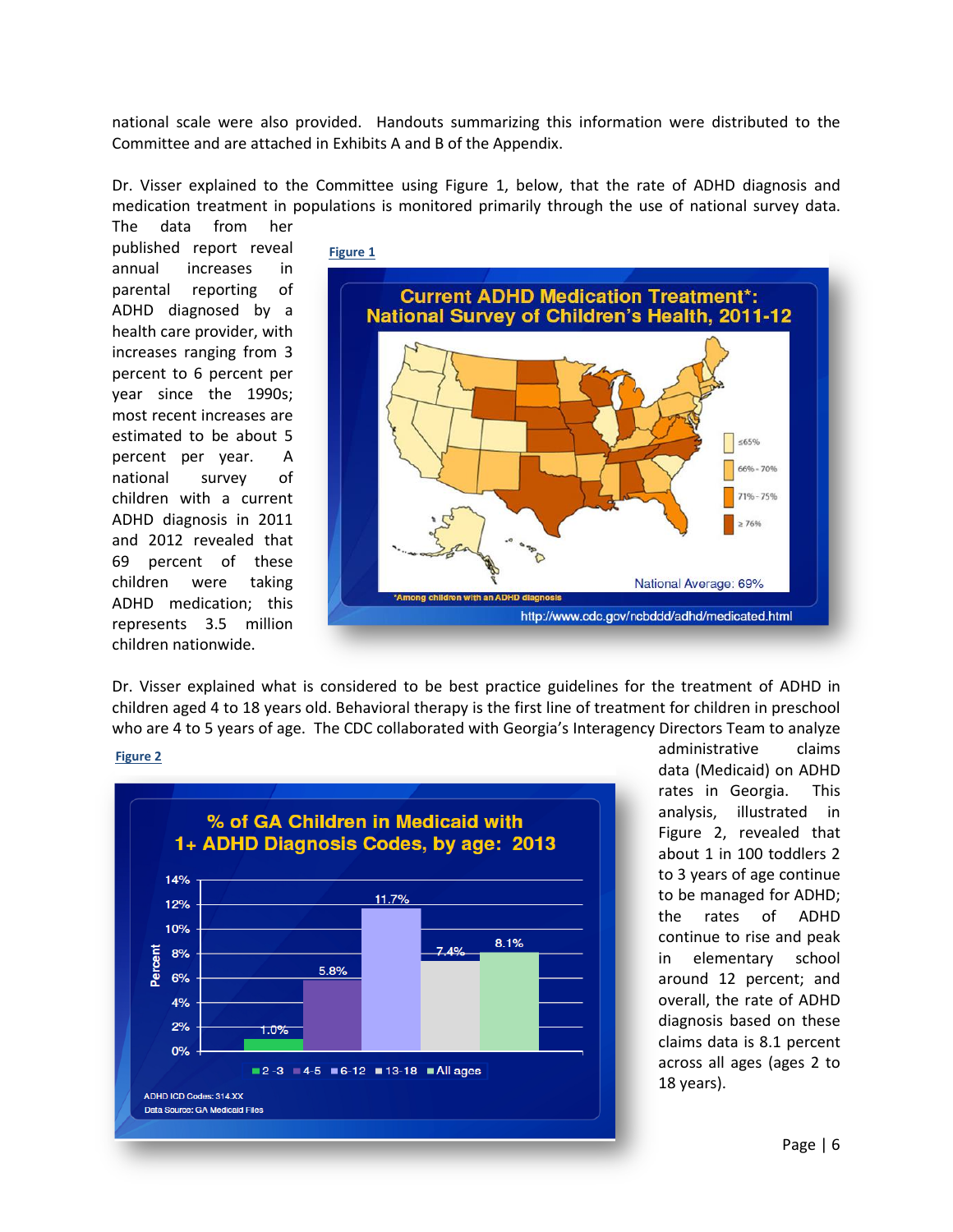Even though the recommended treatment for children under six is behavioral therapy, less than half of these children are receiving psychological services; three-quarters of four- and five-year-olds are receiving ADHD medications; and more than half of toddlers ages two to three years are receiving ADHD medications. See Figure 3, below.



Dr. Visser recommended that Georgia explore creating policies that require prior authorization for ADHD medication use in young children, especially those under six years of age. Pennsylvania was used as an example of a state's infrastructure that was improved through grants to agencies to build evidencebased behavioral therapy. She also suggested that psychotropic medication management programs be created within health plans such as Amerigroup, Peach State, and Wellcare.

Next, Dr. Lewkowiez of the Georgia Psychiatric Physicians Association and Georgia Council for Child and Adolescent Psychiatry presented information to the Committee on ADHD diagnosis criteria.<sup>6</sup> He explained that ADHD is the most commonly diagnosed behavioral disorder in North America. The core symptoms of ADHD that define subtypes are: inattentiveness; overactivity; and impulsivity. ADHD subtypes include: predominantly inattentive presentation; predominantly hyperactive-impulsive presentation; and a combined presentation (must meet criteria for both subtypes). In terms of brain function, a person with ADHD will exhibit reductions in global and regional glucose metabolism largely in the premotor cortex and superior prefrontal cortex.

While Dr. Lewkowiez reports that stimulants remain the "mainstay of ADHD treatment," he agrees that behavioral therapy is imperative and barriers to accessing such therapy should be addressed. The Committee was interested to learn that many children with ADHD have difficulty keeping friends and have a high rate of peer rejection because they have a tendency to exhaust or "wear out" those around

 $\overline{\phantom{a}}$ 

 $^6$  Dr. Lewkowiez also serves as the Associate Dean for Student Affairs and Assistant Professor in the Department of Psychiatry and Health Behavior at the Medical College of Georgia.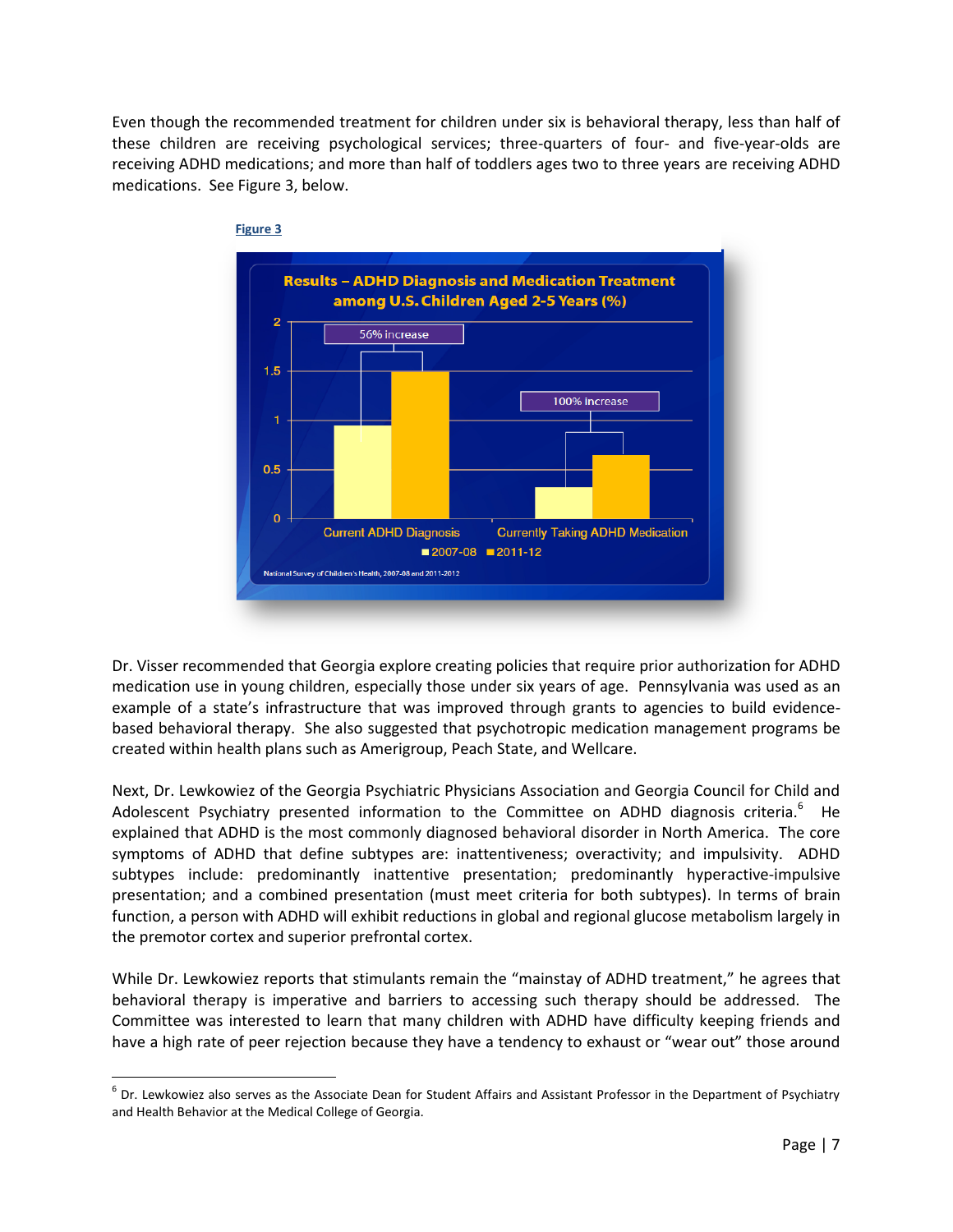them. This correlation is significant since peer rejection is one of the best predictors of delinquency, dropout, and adult maladjustment. Other consequences or risks associated with having ADHD include: increased physical injuries from overactivity and impulsiveness; impaired self-esteem; increased risk of substance use; job impairments as adults; and impairments in the parent-child relationship.

Dr. Yolanda Graham of the Georgia Psychiatric Physicians Association and Georgia Council for Child and Adolescent Psychiatry broadened the scope of this meeting with a presentation on the commercial sexual exploitation of children. She commended the legislature's work during the 2015 Legislative Session in passing legislation to protect victims of child sex trafficking and emphasized the need for mental health services for these victims.

Ms. Vlahos, President of the Georgia Association of School Nurses (GASN), provided testimony to the Committee on behalf of GASN and as a current school nurse for Fulton County. She told the Committee that school nurses dispense a wide variety of psychotropic medications throughout the school day; however, very few of those dispensed are ADHD medications. The need for ADHD medications to be stored and dispensed by school nurses was drastically reduced following the availability of extended release medications. So while many children in the schools have been diagnosed with ADHD, most take an extended release dose at home and do not require an additional dose during the school day.

Ms. Jeager of Mental Health America of Georgia closed the meeting by sharing a letter from her son who struggled with ADHD as a child and now works as a licensed clinical social worker. Her brief testimony emphasized the need to increase access to mental health services for children and families across the state.

# **Meeting 3: Tuesday, November 10, 2015**

The Committee met a third time to hear testimony on youth substance use disorders and screening initiatives. The Georgia Council on Substance Abuse coordinated with various experts in this field to provide testimony to the Committee, which included presentations from:

- J. Paul Seale, MD**,** Professor and Director of Research, Department of Family Medicine, Medical Center of Central Georgia & Mercer University School of Medicine.
- J. Aaron Johnson, PhD, Associate Professor, Institute of Public & Preventive Health, Georgia Regents University.
- Marci Tribble, LPC, CRC, CPCS, Director, Psychiatry Program, Grady Health.
- Pierluigi Mancini, Ph.D., CEO, CETPA, Inc.
- Laura Searcy, MN, APRN, PPCNP-BC, President-Elect, National Association of Pediatric Nurse Practitioners; National Association of Pediatric Nurse Practitioners.
- Caroline McKinnon, PhD, PMHCNS-BC, Assistant Professor, Department of Biobehavioral Nursing, College of Nursing, GRU.
- Welena Bryant, International Certified Addiction Counselor II, Mercy Care, Mental Health Specialist and Addiction Counselor.
- Meredith Gonsahn, MPH, Health Policy Analyst, Georgians for a Healthy Future.
- Dawn A. Randolph, MPA, President, DIR Consulting Group, LLC; Public Policy Consultant, Georgia Council on Substance Abuse.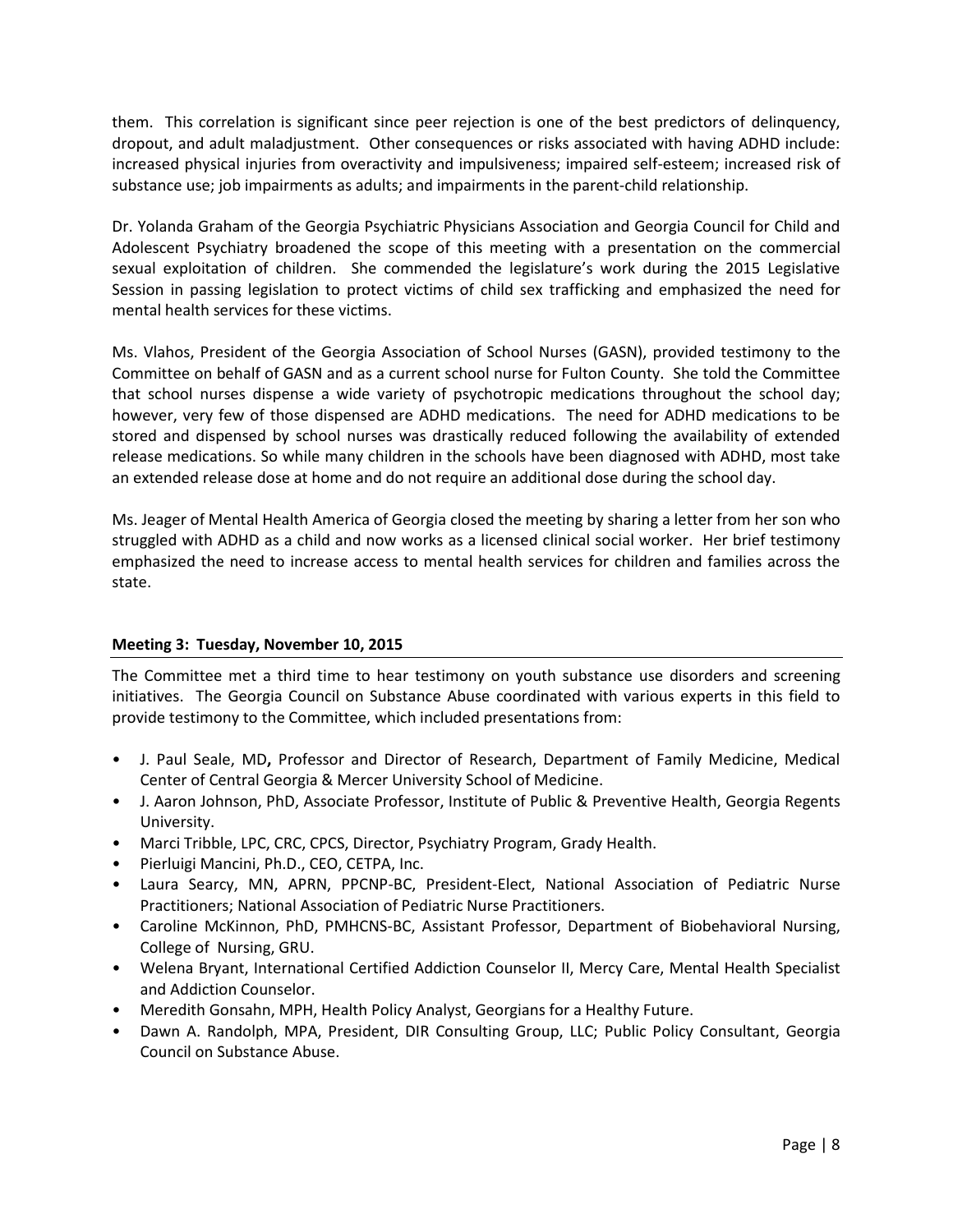Testimony at this meeting focused on various aspects of SBIRT, an evidence-based approach that uses simple questions and answers to get young people talking about their use. The Committee heard testimony on the history of SBIRT in Georgia, the Georgia Basics Program's SBIRT Initiative, and training programs in Georgia. Ms. Searcy of the National Association of Pediatric Nurse Practitioners presented on training and implementation of SBIRT as well as the impact on the Cobb Community Coalition. Dr. McKinnon of GRU's College of Nursing told the Committee about the Substance Abuse Mental Health Services Administration (SAMHSA) grant. This grant will help train over 900 health professionals at GRU over the next three years and create a workforce to help deliver SBIRT in Georgia. Ms. Bryant of Mercy Care briefly summarized the process of implementing SBIRT at Mercy Care and provided examples of forms used at the clinic.

Dr. Mancini of CETPA emphasized the need for substance use prevention and treatment for youth in Georgia. CETPA, located in Gwinnett County, is a full service behavioral health treatment, intervention and prevention agency, providing services in English and/or Spanish to the Latino community in Georgia.<sup>7</sup> It is the only Latino agency in Georgia to earn national accreditation by the Commission on Accreditation of Rehabilitation Facilities to provide behavioral health treatment and prevention services in English and/or Spanish.

A policy brief on SBIRT was submitted to the Committee by Georgians for a Healthy Future, which is attached in Exhibit C of the Appendix. In closing, the Georgia Council on Substance Abuse and Georgians for a Healthy Future recommended to the Committee that the Medicaid codes for SBIRT be activated. While they could not provide a cost analysis if this were to be implemented in Georgia, they believe it would provide access to SBIRT services to "nearly 50 percent of Georgia's children who are enrolled in PeachCare and Medicaid."

## **Meeting 4: Monday, December 3, 2015**

 $\overline{a}$ 

At the fourth meeting, the Committee heard testimony on youth behavioral health services from the Georgia Department of Community Health (DCH) and Georgia's three Medicaid Care Management Organizations (CMOs): (1) Wellcare Health Plans, Inc.; (2) Peach State; and (3) Amerigroup Community Care. The following individuals prepared presentations and gave testimony:

- Marcy Alter, Assistant Chief, Medicaid, DCH.
- Peach State Health Plan: Jeff Luce, LPC, Clinical Director.
- Wellcare Health Plans, Inc.: Dauda Griffin, MD, Behavioral Health Medical Director; and Remedios Rodriguez, Senior Director, Behavioral Health Operations.
- Amerigroup Community Care: Joel Axler, MD, Behavioral Health Medical Director; and Kathy Burke, RN, BSN, Director of Behavioral Health Services.

Marcy Alter, Assistant Chief of Medicaid at DCH, presented information on children's behavioral health services that are made available by the Medicaid State Plan through multiple program. The community behavioral health rehabilitation services program is the primary vehicle for behavioral health services to children and adults. This program provides a large range of core services. DCH has been involved in a number of initiatives involving ADHD in youth and the utilization of antipsychotics. In October 2011, DCH implemented an atypical antipsychotic pediatric prior authorization initiative, a policy to follow FDA guidelines for approved ages and indications in the prior authorization criteria and system.

 $^7$  CETPA was established in July 1999 to address the substance abuse counseling needs of the Latino community in Georgia.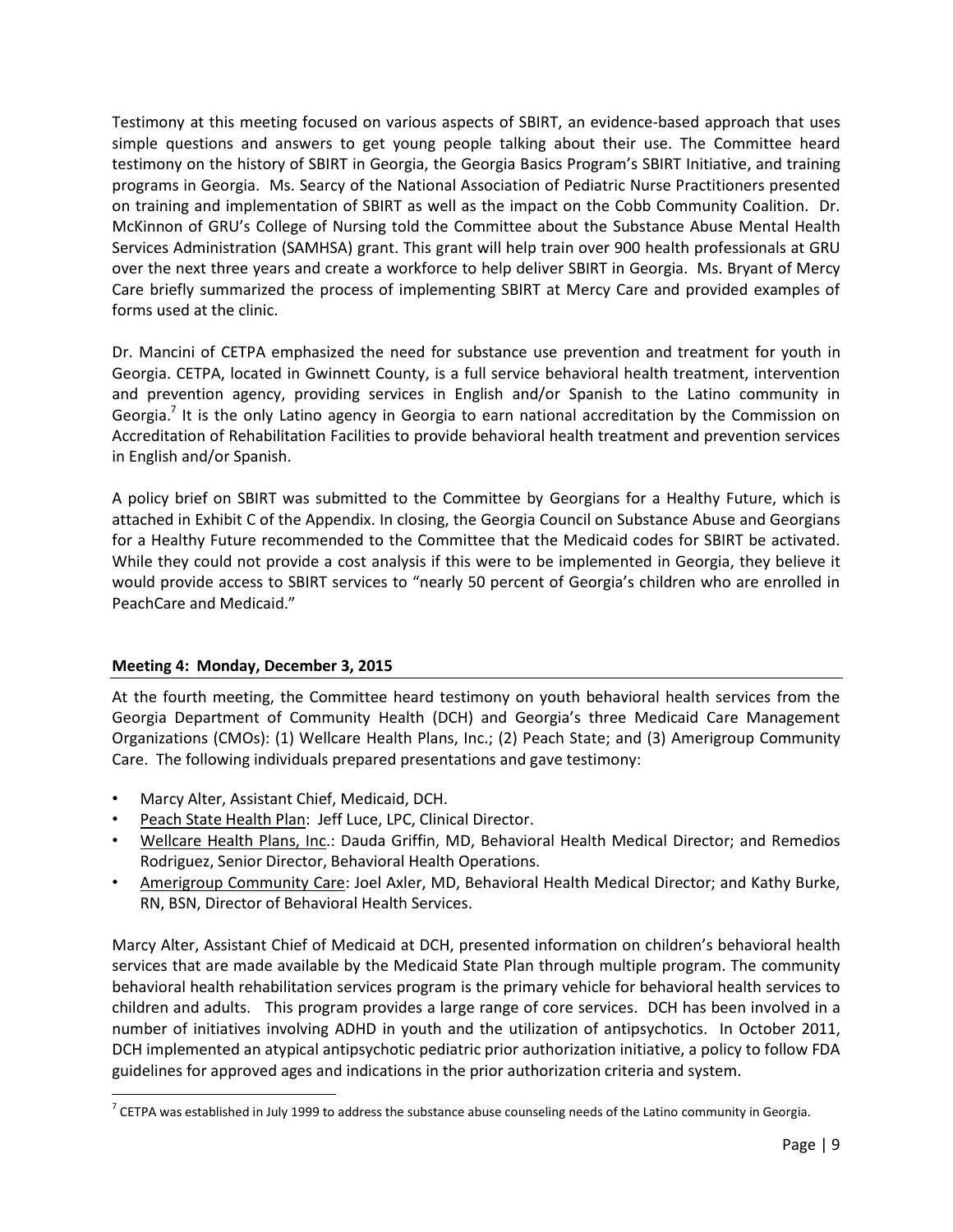DCH also collaborates with the CDC through the Interagency Directors Team to develop strategies around prevention and early intervention and promoting therapy as the first line of treatment before medicating, especially for those children diagnosed with ADHD at a young age. Senator Unterman asked about solutions for striking a balance between treating through counseling services and medication. Ms. Alter believes a policy would be more traditional than a law requiring that counseling services accompany medication therapy. She also emphasized the need for more support to offer services such as SBIRT and provider education programs.

The CMOs agreed on multiple topics throughout the meeting, including: promoting behavioral therapy as the first line of therapy for very young children; enhancing access to care for members in rural areas through the use of telemedicine; and prescription medication checks and balances.

Peach State's presentation included information on early intervention being a top priority treating children and families that face escalating behavioral health needs. It strives to provide the "right services at the right time" and support pharmacy checks and balances. Wellcare suggested "medication intervention and non-medication intervention" as alternative phrasing for medication treatment and non-medication treatment. Wellcare shared that its manual specifies that all members age 11 and up receive substance abuse screenings as part of Medicaid's Early Periodic Screening Diagnosis and Treatment (EPSDT) benefit. Youth may receive EPSDT services in their homes, other residences (e.g., foster care placements), schools, or medical institutions, as necessary.<sup>8</sup>

Amerigroup's presentation included information on various behavioral health initiatives, including its Psychotropic Medication Management Program that was initially developed to address the high usage of psychotropic medication in Georgia's foster care youth. This program calls for educating child physicians about off label prescriptions and encouraging the use of counseling as therapy through email alerts and intensive follow-up with key prescribers. In little over a year, Amerigroup has seen a 20 percent reduction in usage of psychotropic medications in foster care youth. Amerigroup is expanding the program with a new contract to its general Medicaid population aged 18 and under.

Amergiroup also told the Committee that it supported Georgia Hope in being the first in the nation to submit a behavioral health specialty practice accreditation application to the NCQA (National Committee for Quality Assurance). Georgia Hope is based in Dalton, Georgia and serves as a behavioral health home that provides adults and children with a comprehensive collection of behavioral health services to address either mental health conditions, substance abuse, or both, for those who may be duallydiagnosed. Amerigroup's presentation included information on behavioral health homes. These services are paid for by the client's Georgia Medicaid, or by DBHDD, if the client is an uninsured adult or an undocumented child. Georgia Hope has seen 700 to 800 of Amergroup's members over the last year.

Georgia Hope also provides high-intensity services for complex DFCS cases through its Family First program.<sup>9</sup> The program is meant to address the needs of DFCS cases that: (1) have made little progress and/or have been difficult to close; (2) involve caregivers who have a history of non-compliance; and/or (3) include complex service needs. The ultimate goals of the program are to protect the placement of the child and move the case toward closure while addressing the varying needs of each family. Georgia Hope provides psychiatric and nurse services through the use of telemedicine at six satellite locations in the following Georgia counties: Bartow, Catoosa, Floyd, Pickens, Walker, and Whitfield.

 $\overline{\phantom{a}}$ 8 *See* [http://mchb.hrsa.gov/epsdt/index.html.](http://mchb.hrsa.gov/epsdt/index.html)

<sup>9</sup> *See* [http://gahope.org/special-programs/.](http://gahope.org/special-programs/)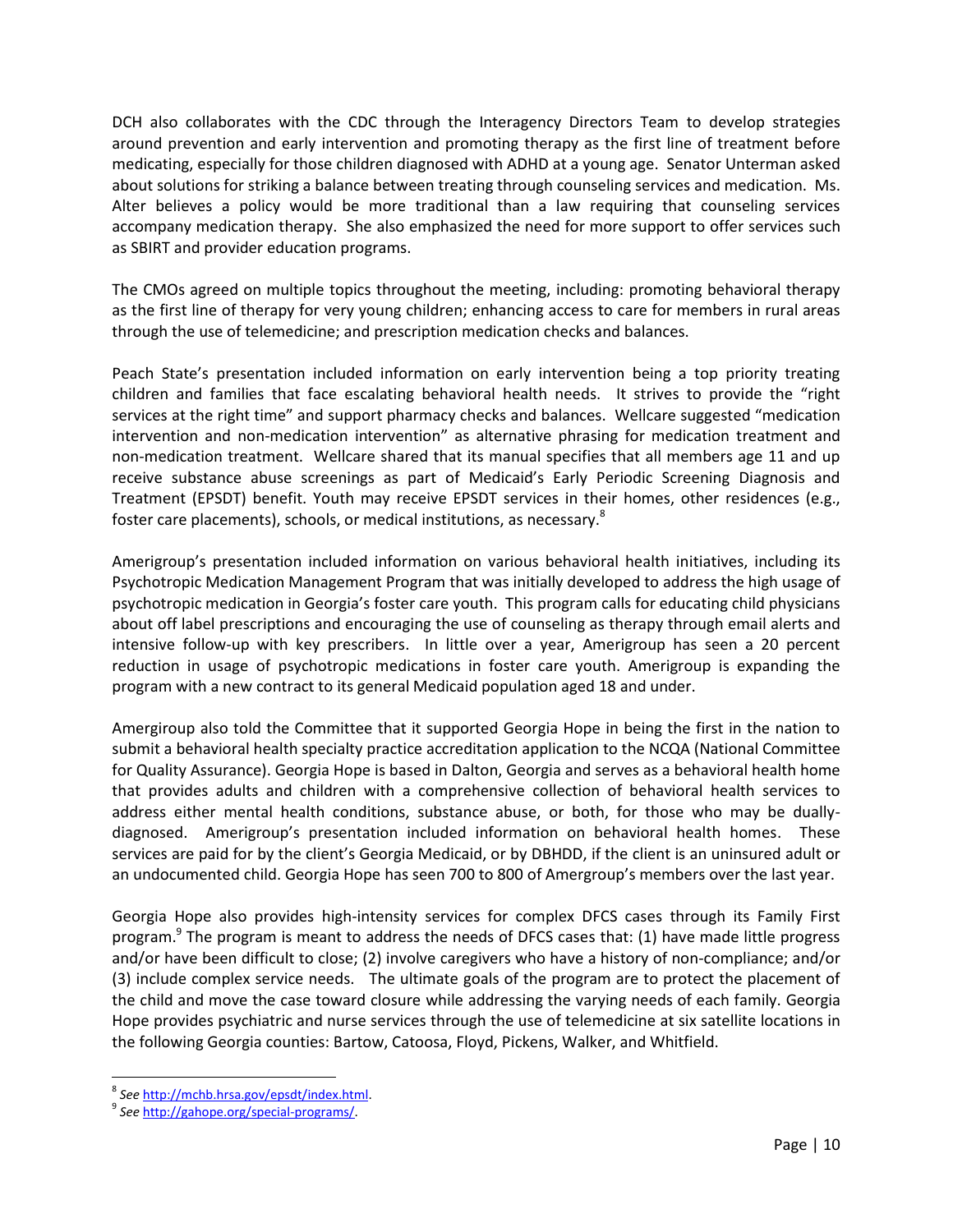Senator Unterman mentioned the Department of Juvenile Justice (DJJ) Pilot Project led by Lookout Mountain Care Management Entity (CME) in Oglethorpe, Georgia.<sup>10</sup> The DJJ Pilot Project is a partnership between DJJ, Lookout Mountain CME, Viewpoint CME, and Georgia Center of Excellence (COE). This project is designed to assist DJJ in its mission to support youth in their communities to become productive and law-abiding citizens. Lookout Mountain CME will contribute to the project by using a team approach to support youth who are transitioning from Youth Development Campuses and Regional Youth Detention Centers in accessing services and support in their own communities.

The Committee briefly discussed the House Study Committee on Health, Education and School Based Health Centers, created by House Resolution 640 during the 2015 Legislative Session.<sup>11</sup> Each CMO indicated to the Committee that they support the concept of school-based health clinics.

## **Meeting 5: Thursday, December 16, 2015**

The Committee met a fifth time to discuss its findings and recommendations based on the testimony heard at the previous meetings. The Committee's recommendations are summarized below in Section III.

 $\overline{\phantom{a}}$ 

<sup>10</sup> *See* [http://www.lmcme.org/about/initiatives/djj-pilot/.](http://www.lmcme.org/about/initiatives/djj-pilot/)

<sup>&</sup>lt;sup>11</sup> See [http://www.house.ga.gov/Committees/en-US/School\\_Based\\_Health\\_Centers.aspx.](http://www.house.ga.gov/Committees/en-US/School_Based_Health_Centers.aspx)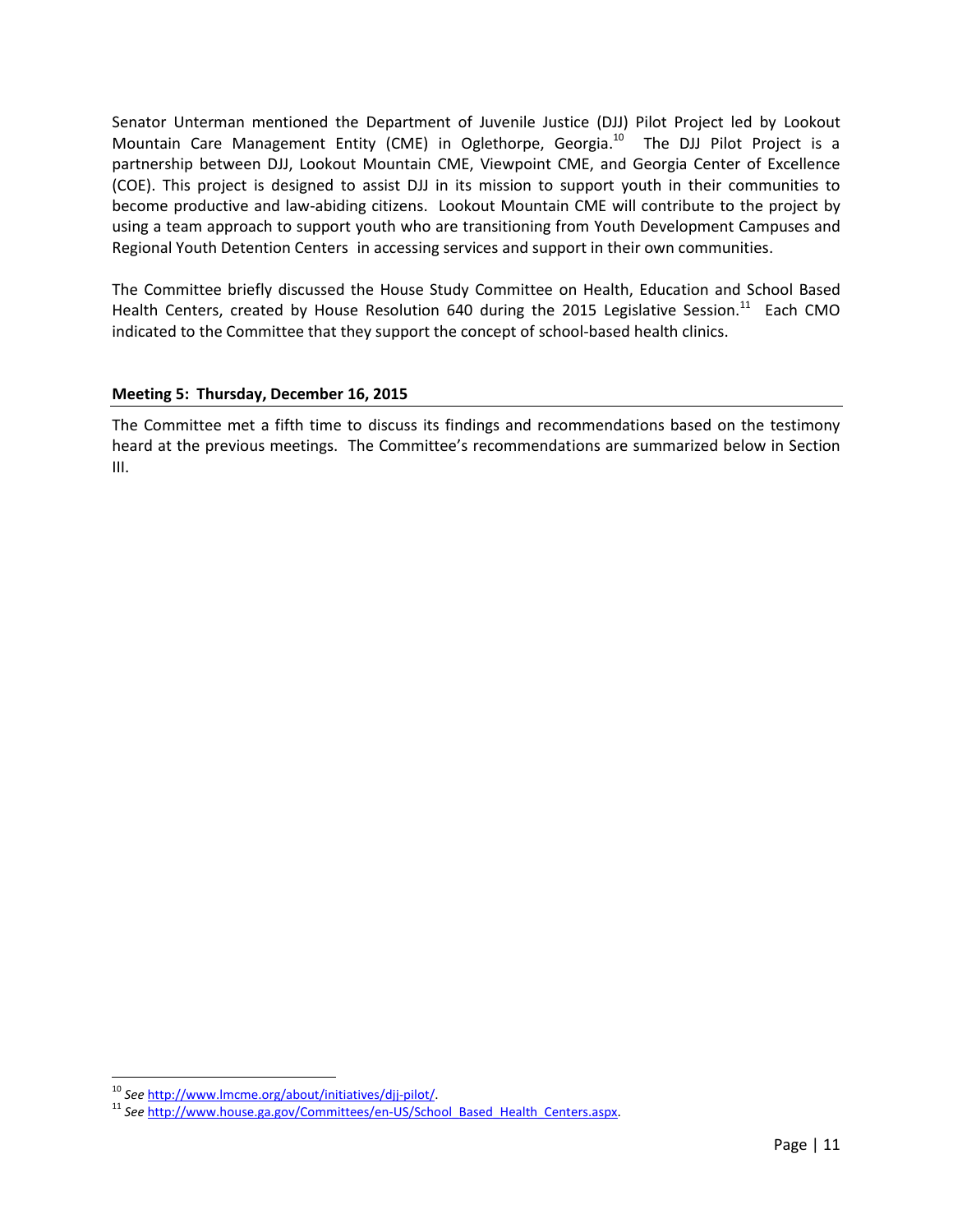## **III. COMMITTEE RECOMMENDATIONS**

Based on the foregoing findings, the Committee makes the following recommendations:

### **1. Behavioral Therapy**

The Committee confirmed through its study of ADHD treatment in youth that very few children diagnosed with ADHD receive treatment in the form of behavioral therapy. The Committee supports behavioral therapy as the first line of treatment for ADHD in very young children. Additionally, the Committee recommends that behavioral therapy be a required treatment for any child under six who is diagnosed with ADHD and receiving medication. Health professionals should be required to develop a behavioral therapy intervention plan that accompanies a child's diagnosis and allows a child to return to the classroom.

## **2. School Workforce**

The Committee supports efforts to reduce the ratio of students to behavioral health personnel in Georgia schools, including school counselors, social workers, nurses, and psychologists. After hearing that 70-80 percent of children receiving mental health services receive those services in schools, it is imperative that Georgia strengthen its school workforce and maximize resources available to students.

## **3. Clubhouse Services Provided by DBHDD**

The Committee recommends that the state funding to DBHDD for clubhouse services be continued in State Fiscal Year 2016 to preserve prevention, intervention, and post-treatment resources for youth in Georgia's communities. DBHDD funds nine adolescent substance abuse clubhouses and three prevention clubhouses that were found to have a high retention rate and play an essential role in protecting youth from unhealthy substance use and behaviors. Therefore, the Committee supports DBHDD's efforts to expand the clubhouse program by ramping up services and establishing additional sites in Georgia.

#### **4. SBIRT or "Screening, Brief Intervention, and Referral to Treatment"**

The Committee supports efforts to implement SBIRT programs and training programs in Georgia. This evidence-based approach uses simple questions and answers to get young people talking about their substance use. Since Georgia's Medicaid program does not currently bill for SBIRT services, the Committee plans to monitor the effects seen in those states that have recently activated Medicaid codes for SBIRT.

#### **5. School-Based Health Clinics**

The Committee found that there is a lack of clinical services in Georgia's school systems and was encouraged to hear that Georgia's CMOs are interested in school-based health clinics. The Committee agreed that it would be beneficial to share its findings with the 2015 House Study Committee Health, Education and School Based Health Centers should there be the potential to jointly study this issue in 2016. Additionally, the Committee looks forward to monitoring the progress of Georgia Hope in providing behavioral health home services and the DJJ Pilot Program at Lookout Mountain Care Management Entity.